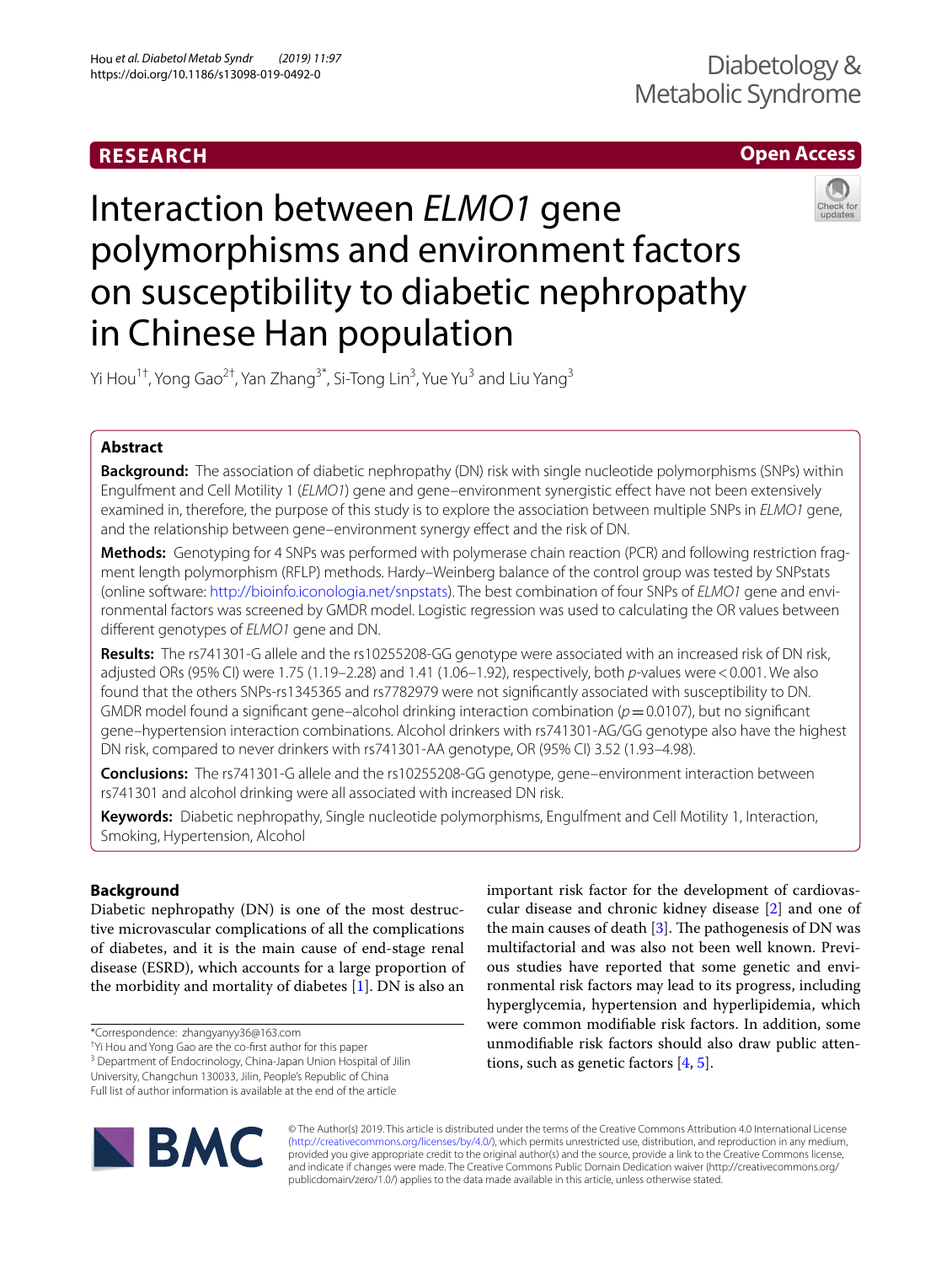Genome-Wide Association Studies (GWAS) and metaanalysis [\[6](#page-5-5), [7](#page-5-6)] have reported some genes related with susceptibility to DN in diferent populations. In 2005, a Japanese GWAS study [\[8\]](#page-5-7) confrmed that Engulfment and Cell Motility 1 (*ELMO1*) gene is a new candidate gene. In this study, they evaluated more than 80,000 loci and found that one SNP locus in intron 18 of *ELMO1* gene was closely related to DN. Then, some studies also reported that this gene was associated with kidney disease attributed to T2DM in diferent populations [[9–](#page-5-8)  $11$ ], including Chinese populations  $[11]$  $[11]$ . The detailed mechanism for association between *ELMO1* gene polymorphisms and DN susceptibility was not well known. However, a previous study [\[12](#page-5-10)] showed that mutations in elmo1 gene can lead to the disorder of extracellular matrix (ECM) metabolism, which leads to the accumulation of ECM, thickening of renal tubules and glomerular basement membrane, thus increasing the risk of DN. However, to date, the association between DN risk and SNPs within *ELMO1* gene have not been extensively examined in Chinese populations. Strong evidences [\[13](#page-5-11), [14\]](#page-5-12) have suggested the important role for the combination of environmental exposures and genetic factors for development or progression of the DN. However, till now, no study investigated the *ELMO1* gene–environment interaction. Therefore, the present study aimed to evaluate the impact of four SNPs in the *ELMO1* gene, and its interaction with environmental risk factors on susceptibility to DN.

# **Materials and methods**

## **Subjects**

There were a total of 1325 participants including 660 T2DM patients with DN and 665 T2DM patients without DN. Those participants with a fasting glucose  $\geq$  126 mg/ dl (7.0 mmol/l), or a 2 h postprandial blood glu- $\cos\epsilon \geq 200$  mg/dl (11.0 mmol/l), or if hypoglycemic therapy (oral agents or insulin) had been started were considered as T2DM patients  $[15]$ . The diagnostic criteria of DN was made according to World Health Organization 1999  $[16]$ . Those T2DM patients were considered as cases with DN, including those with persistent urine albuminuria more than 300 mg/l in consecutive twice measurements, or without renal failure: serum creatinine more than 1 mg/dl. Those T2DM patients without DN were included in the control group. All subjects in the study received detailed clinical and biochemical examinations. Those T2DM patients with end-stage renal disease (ESRD) were excluded from both case and control group. All the subjects were Han people, and there was no genetic and blood relationship between any two subjects. Before participating in the study, all subjects understood the content of the study and signed the informed consent. All participants will fll in a self-designed questionnaire, including general demographic information, lifestyle risk factors such as smoking and drinking, physical indicators measurement, the history of major diseases and other data. Smokers are those who report smoking at least once a day for a year or more. Drinking is the sum of milliliters of alcohol extracted weekly from wine, beer and spirits. Hypertension patients were those whose SBP was equal or more than 140 mmHg and/or DBP was equal or more than 90 mmHg and/or use of antihypertensive medication.

#### **Genomic DNA extraction and genotyping**

We selected the SNPs according to two methods as following: frstly, we selected SNPs from *ELMO1* gene family; secondly, we selected the SNPs within *ELMO1* gene, which have been reported in previous studies, but no consistent results were obtained on the relation between SNPs and DN risk. According to the standard instructions, we will take 3 ml blood samples from all participants, which are processed by EDTA and stored in a refrigerator at  $-20$  °C for DNA genomic DNA extraction. Genotyping was performed with a polymerase chain reaction (PCR) and following restriction fragment length polymorphism (RFLP). The description, primers and enzyme for the four SNPs were shown in Additional fle [1](#page-5-15): Table S1, including rs741301, rs1345365, rs10255208 and rs7782979. A 25 μl reaction mixture including 1.25 μl SNP Genotyping Assays (20 $\times$ ), 12.5 μl Genotyping Master Mix (2×), 20 ng DNA. PCR cycling conditions consisted of an initial denaturation at 96 °C for 7 min, followed by 35 cycles of 96 °C for 20 s, 57 °C for 30 s, and 72 °C for 45 s, ending with a fnal elongation step at  $72$  °C for 5 min. For quality control, genotyping was performed with blinding to the grouping of participants, and both controls and cases were randomly selected 10%, which were genotyped for two times by different stafs, and the reproducibility should be 100%.

#### **Statistical analysis**

In current study, the Hardy–Weinberg equilibrium (HWE) test and comparison of distribution of alleles and genotypes between case and control groups were performed with Chi-squared test. The mean $\pm$ standard deviation (SDS) was used to represent the continuous variables of normal distribution, and Student t test was used to compare the case group and the control group. Logistic regression model was used to calculate the statistical relationship between four SNPs and DN risk. The best interaction combinations associated with DN among the 4 SNPs in *ELMO1* gene was determined with generalized multifactor dimensionality reduction (GMDR), a sign or permutation test (providing empirical *p* values)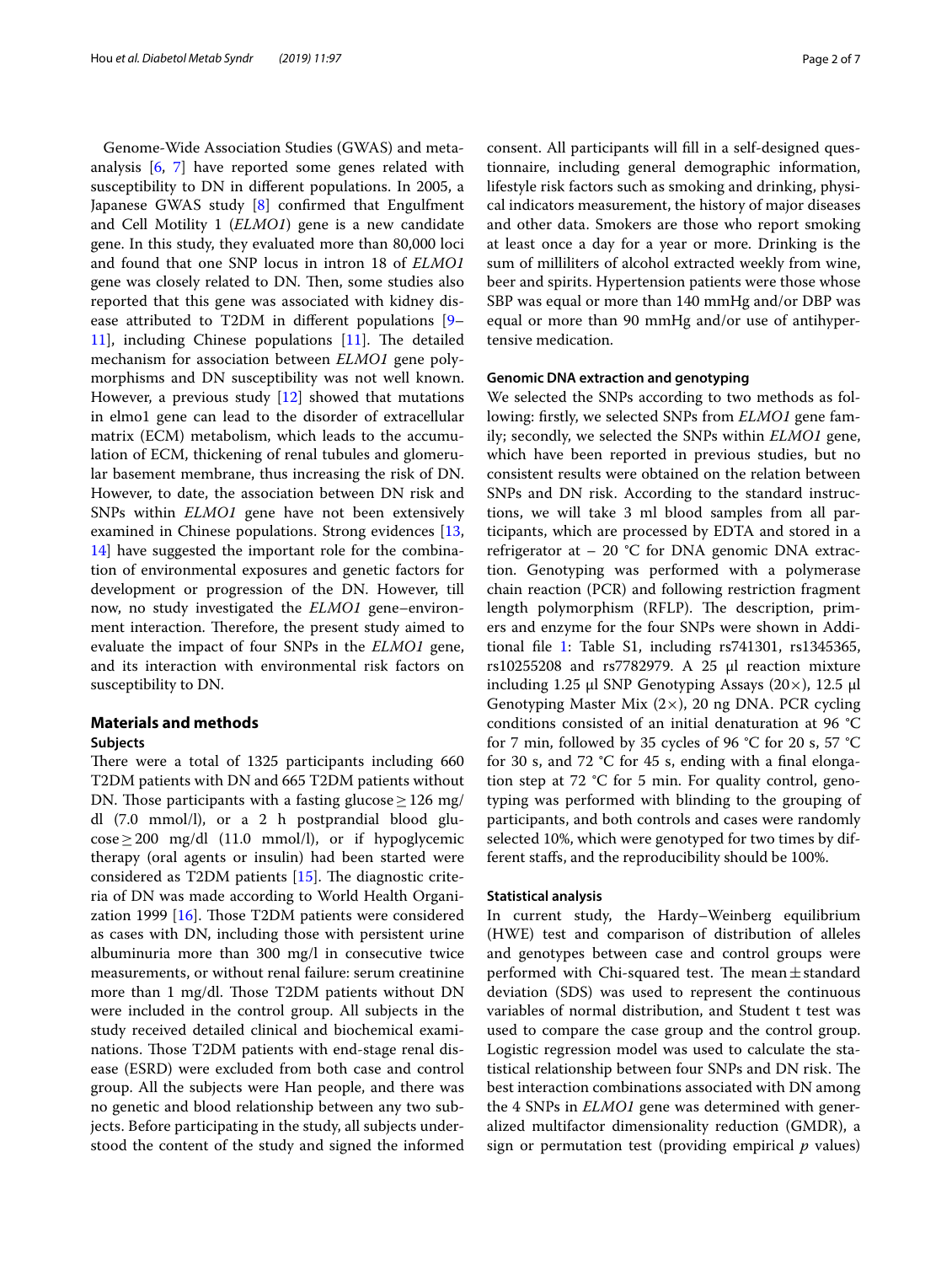used for predicting accuracy was employed to measure the signifcance of an identifed model. Statistically significance was determined when *p*-values was less than 0.05.

# **Results**

A description for DN patients and normal controls regarding demographic and general or clinical characteristics is shown in Table [1.](#page-2-0) A total of 1325 participants including 660 T2DM patients with DN and 665 T2DM patients without DN (controls). The average age for all participants was  $66.0 \pm 12.8$  years. There was no significant diference found in several parameters, including gender, smoking rates, age, duration of diabetes, FPG and BMI between the two groups (all *p*-values were more than 0.05). In contrast, the percentages of participants who consumed alcohol, hypertension patients, means of HbA1c, creatinine, urea and urine albumin/creatinine ratios (ACR) were higher in the DN patients than that in controls.

The genotype frequencies in the control of the current study were all distributed accordingly to HWE (Table [2](#page-3-0)). The frequency of the rs741301-G allele was 30.7% in DN patients and 20.2% in normal controls, in addition, the frequency of the rs10255208-G allele was 28.3% in DN patients and 20.4% in normal controls, which was also indicating a significantly statistical difference. The rs741301-G allele and the rs10255208-GG genotype were

<span id="page-2-0"></span>**Table 1 General characteristics of 1325 study participants in case and control group**

| <b>Variables</b>                        | <b>DN</b> patients<br>$(n=660)$ | <b>Normal controls</b><br>$(n=665)$ | <i>p</i> -values |
|-----------------------------------------|---------------------------------|-------------------------------------|------------------|
| Age (year), mean $\pm$ SD               | $65.8 \pm 13.8$                 | $66.3 + 14.3$                       | 0.517            |
| Gender, N (%)                           |                                 |                                     | 0.652            |
| Males, N (%)                            | 378 (57.3)                      | 389 (58.5)                          |                  |
| Females, N (%)                          | 282 (42.7)                      | 276 (41.5)                          |                  |
| Hypertension, N (%)                     | 238 (36.1)                      | 195 (29.3)                          | 0.009            |
| BMI (kg/m <sup>2</sup> ), mean $\pm$ SD | $24.3 \pm 8.4$                  | $23.7 \pm 8.1$                      | 0.186            |
| Smoking, N (%)                          |                                 |                                     | 0.062            |
| Never smoking                           | 435 (65.9)                      | 470 (70.7)                          |                  |
| Ever or current smoking                 | 225 (34.1)                      | 195 (29.3)                          |                  |
| Alcohol drinking, N (%)                 |                                 |                                     | 0.0033           |
| Never drinking                          | 408 (61.8)                      | 462 (69.5)                          |                  |
| Ever or current drinking                | 252 (38.2)                      | 203 (30.5)                          |                  |
| FPG (mmol/l)                            | $9.3 + 3.9$                     | $9.1 + 3.7$                         | 0.338            |
| HbA1c (%)                               | $8.57 \pm 3.23$                 | $8.28 \pm 3.25$                     | 0.029            |
| Duration of diabetes                    | $10.1 + 4.4$                    | $9.8 \pm 4.7$                       | 0.231            |
| Creatinine (mg/dl)                      | $1.24 + 0.37$                   | $1.12 \pm 0.29$                     | < 0.001          |
| Urea (mg/dl)                            | $40.5 \pm 15.1$                 | $35.3 \pm 14.3$                     | < 0.001          |
| $ACR$ ( $\mu$ g/mg)                     | $82.34 + 33.8$                  | $72.8 + 7.6$                        | < 0.001          |

*BMI* body mass index, *T2DM* type 2 diabetes mellitus, *FPG* fasting plasma glucose, *ACR* urine albumin/creatinine ratio

associated with an increased risk of DN risk, adjusted ORs (95% CI) were 1.75 (1.19–2.28) and 1.41 (1.06– 1.92), respectively. We also found that the others SNPsrs1345365 and rs7782979 were not correlated with DN susceptibility signifcantly.

The gene–hypertension or alcohol drinking interaction test were determined by GMDR model (Table [3](#page-3-1)). We found a signifcant gene–alcohol drinking interaction combination, but no signifcant gene–hypertension interaction combinations, after adjusting for age, gender, BMI, smoking and alcohol drinking covariates. A two-locus including rs741301 and alcohol drinking was signifcantly in the GMDR model. In order to obtain the odds ratios and 95% CI for the joint efects of gene–alcohol drinking on DN, we conducted stratifed analysis for interaction efect using logistic regression. We found that alcohol drinkers with rs741301-AG/GG genotype also have the highest DN risk, compared to never drinkers with rs741301-AA genotype, OR (95% CI) 3.52 (1.93– 4.98) (Fig. [1](#page-4-0)).

# **Discussion**

In the current study, we found that rs741301-G allele and the rs10255208-GG genotype were associated with an increased risk of DN risk respectively. We also found that the others SNPs-rs1345365 and rs7782979 were not signifcantly associated with susceptibility to DN. DN is the most common cause of ESRD and the most common microvascular complication of diabetes mellitus [[17\]](#page-5-16). However, its detailed pathogenesis was not well known yet, and both environmental and genetic factors were reported involving in the occurrence and development of DN susceptibility [\[18,](#page-5-17) [19\]](#page-5-18). *ELMO1* is a protein composed of 720 amino acids, encoded by elmo1 gene and located on chromosome 7p14.2-14.1. It may be a new and powerful candidate gene of DN, which has infuence on the movement and phagocytosis of apoptotic cells [[20\]](#page-5-19). Animal studies in mice [[21](#page-5-20)] suggest that *ELMO1* protein plays an important role in the pathogenesis of DN and proteinuria. Over the last decade, some studies were performed to test the relationship between *ELMO1* gene SNPs and DN risk, but these studies concluded inconsistent results, and few studies were performed in Chinese populations. Mehrabzadeh et al. [[22](#page-5-21)] investigated the relationship between *ELMO1*-rs741301 and the risk of DN in Iranian population, and considered that *ELMO1*-rs741301 is an important candidate gene for DN susceptibility. Bodhini et al. [\[23\]](#page-5-22) reported a significant association of the *ELMO1* rs741301 SNPs with DN in south Indians. Wu et al. [\[11](#page-5-9)] also verifed the association of rs741301 with DN, and rs1345365 was not associated with DN risk, however the sample size for this study was very small, just 200 unrelated Chinese subjects were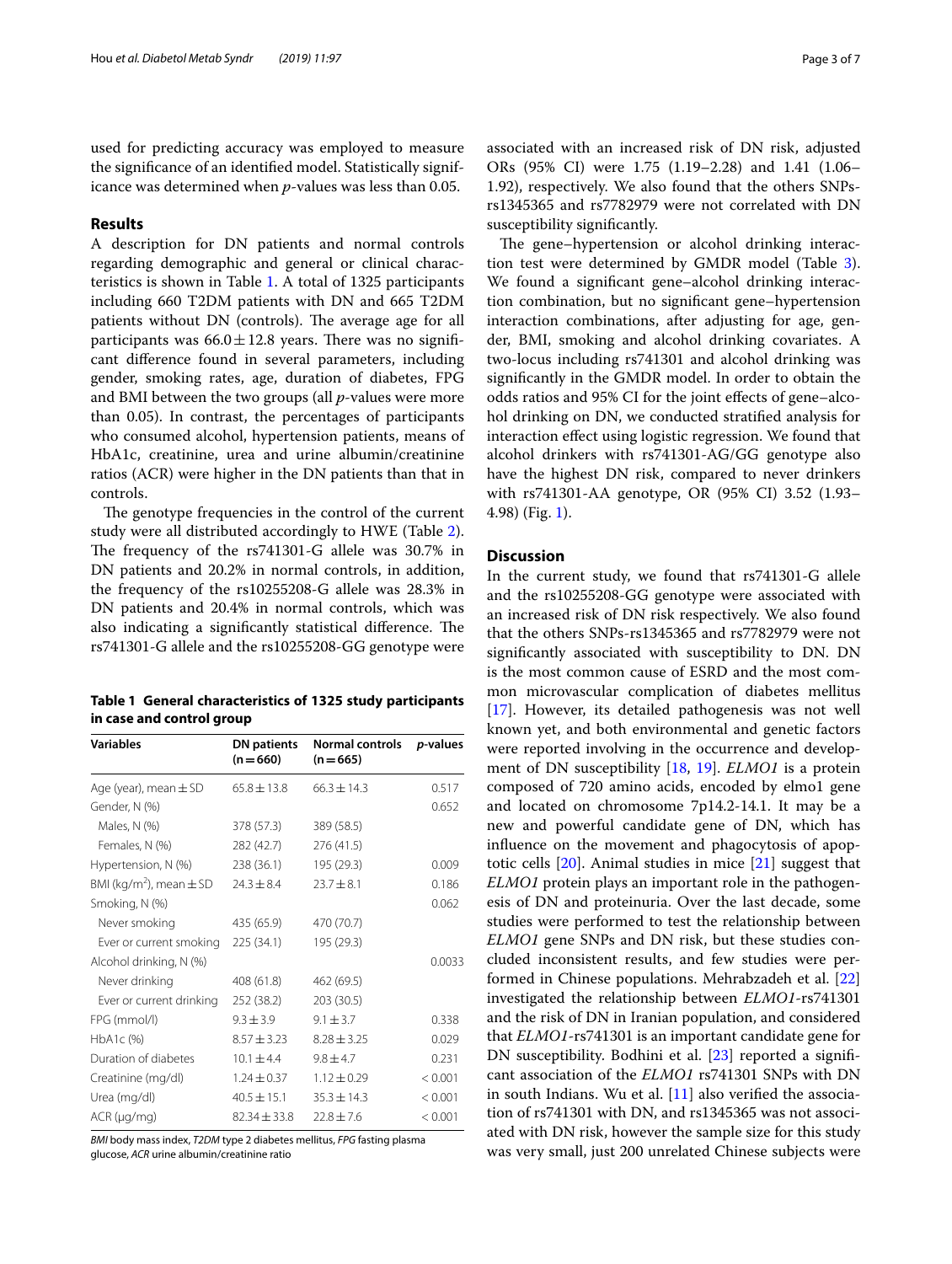| <b>SNPs</b> | <b>Genotypes or alleles</b> | Frequencies N (%)                     |                                 | OR (95% CI) <sup>a</sup> | p-values | <i>p</i> -values            |
|-------------|-----------------------------|---------------------------------------|---------------------------------|--------------------------|----------|-----------------------------|
|             |                             | <b>Normal controls</b><br>$(n = 665)$ | <b>DN</b> patients<br>$(n=660)$ |                          |          | for HWE test<br>in controls |
| rs741301    | AA genotype                 | 430 (64.7)                            | 325 (49.2)                      | $1.00$ (ref)             |          | 0.148                       |
|             | AG genotype                 | 202 (30.4)                            | 265(40.2)                       | $1.68(1.15 - 2.23)$      | < 0.001  |                             |
|             | GG genotype                 | 33(5.0)                               | 70 (10.6)                       | 2.04 (1.29-2.82)         | < 0.001  |                             |
|             | A allele                    | 1062 (79.8)                           | 915 (69.3)                      | $1.00$ (ref)             |          |                             |
|             | G allele                    | 268 (20.2)                            | 405 (30.7)                      | $1.75(1.19 - 2.28)$      | < 0.001  |                             |
| rs1345365   | AA genotype                 | 415 (62.4)                            | 382 (57.9)                      | $1.00$ (ref)             |          | 0.228                       |
|             | AG genotype                 | 214 (32.2)                            | 235 (35.6)                      | $1.20(0.80 - 1.81)$      | 0.462    |                             |
|             | GG genotype                 | 36(5.4)                               | 43(6.5)                         | $1.51(0.69 - 2.32)$      | 0.613    |                             |
|             | A allele                    | 1044 (78.5)                           | 999 (75.7)                      | $1.00$ (ref)             |          |                             |
|             | G allele                    | 286 (21.5)                            | 321 (24.3)                      | $1.24(0.77 - 1.95)$      | 0.529    |                             |
| rs10255208  | AA genotype                 | 426 (64.1)                            | 351 (53.2)                      | $1.00$ (ref)             |          | 0.294                       |
|             | AG genotype                 | 207(31.1)                             | 245 (37.1)                      | $1.28(0.88 - 1.77)$      | 0.425    |                             |
|             | GG genotype                 | 32(4.8)                               | 64 (9.7)                        | $1.90(1.30 - 2.59)$      | < 0.001  |                             |
|             | A allele                    | 1059 (79.6)                           | 947(71.7)                       | $1.00$ (ref)             |          |                             |
|             | G allele                    | 271 (20.4)                            | 373 (28.3)                      | $1.41(1.06 - 1.92)$      | 0.021    |                             |
| rs7782979   | CC genotype                 | 409 (61.5)                            | 376 (57.0)                      | $1.00$ (ref)             |          | 0.592                       |
|             | CA genotype                 | 228 (34.3)                            | 242 (36.7)                      | $1.20(0.84 - 1.72)$      | 0.487    |                             |
|             | AA genotype                 | 28 (4.2)                              | 42(6.4)                         | $1.29(0.76 - 1.97)$      | 0.641    |                             |
|             | C allele                    | 1046 (78.6)                           | 994 (75.3)                      | $1.00$ (ref)             |          |                             |
|             | A allele                    | 284 (21.4)                            | 326 (24.7)                      | $1.23(0.82 - 1.76)$      | 0.583    |                             |

# <span id="page-3-0"></span>**Table 2 Association analysis for four SNPs within ELMO1 gene and DN susceptibility**

<sup>a</sup> Adjusted for age, gender, BMI, hypertension, smoking and alcohol drinking

## <span id="page-3-1"></span>**Table 3 GMDR analysis for the best interaction combination models**

| Locus no.                                       | <b>Best combination</b>      | <b>Cross-validation consistency</b> | <b>Testing balanced accuracy</b> | p-values* |
|-------------------------------------------------|------------------------------|-------------------------------------|----------------------------------|-----------|
| Gene-hypertension interactions <sup>a</sup>     |                              |                                     |                                  |           |
|                                                 | I, hypertension              | 8/10                                | 0.598                            | 0.6241    |
| ζ                                               | 1, 3, hypertension           | 6/10                                | 0.562                            | 0.377     |
| 4                                               | 1, 2, 3, hypertension        | 5/10                                | 0.545                            | 0.857     |
|                                                 | 1, 2, 3, 4, hypertension     | 7/10                                | 0.521                            | 0.377     |
| Gene-alcohol drinking interactions <sup>b</sup> |                              |                                     |                                  |           |
|                                                 | , alcohol drinking           | 10/10                               | 0.621                            | 0.0107    |
|                                                 | 1, 3, alcohol drinking       | 8/10                                | 0.599                            | 0.1719    |
| 4                                               | I, 2, 4, alcohol drinking    | 7/10                                | 0.558                            | 0.3770    |
|                                                 | 1, 2, 3, 4, alcohol drinking | 8/10                                | 0.476                            | 0.5316    |

SNPs named with 1–4 were rs741301, rs1345365, rs10255208 and rs7782979 respectively

<sup>a</sup> Adjusted for age, gender, BMI, smoking and alcohol drinking

<sup>b</sup> Adjusted for age, gender, BMI, hypertension and smoking

enrolled. Some studies including GWAS and replication studies were performed in Japanese type 2 diabetic patients [\[8\]](#page-5-7), replication studies in American Indian study [[10\]](#page-5-23) and GoKinD collection study [[9\]](#page-5-8), African American cohorts [\[24](#page-5-24)]. The key role of *ELMO1* as a DN susceptibility gene has been verifed. Although many studies have confrmed that elmo1 is a candidate gene for DN, the risk locus and risk allele are not consistent in all populations [[25\]](#page-5-25). Diferent perspectives also existed in some studies. Yahya et al. [\[26\]](#page-5-26) suggested that *ELMO1*-rs74130 was not associated with susceptibility to DN. Hanson et al. [[10\]](#page-5-23) indicated that *ELMO1*-rs1345365, but not rs741301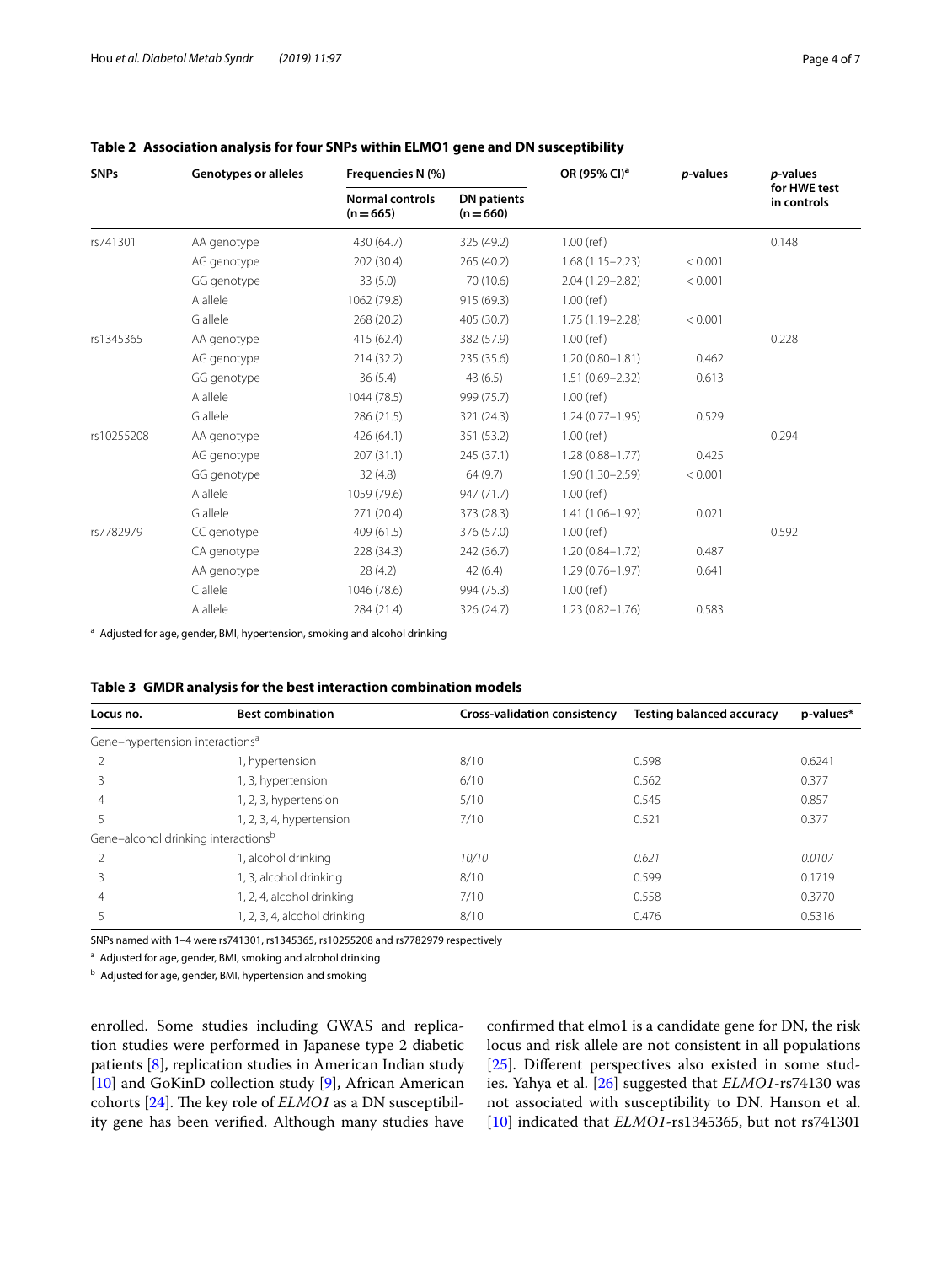



<span id="page-4-0"></span>associated with DN risk. In terms of rs10255208, which was less studies previously, but this SNP has been reported association with T2DM in Tunisian Arabs [[27\]](#page-5-27).

The pathogenesis and process of DN are very complex. The factors of DN susceptibility mainly include genetic factors, environmental factors and the synergistic efect of genetic and environmental factors [\[28](#page-6-0), [29](#page-6-1)]. Some studies have showed that the interaction between gene and environment factors were associated with the DN risk. This study is the first to confirm the synergistic efect of elmo1 gene polymorphism and environmental factors on DN susceptibility. We found a signifcant gene–alcohol drinking interaction combination, but no signifcant gene–hypertension interaction combinations. Alcohol drinkers with rs741301-AG/GG genotype also have the highest DN risk, compared to never drinkers with rs741301-AA genotype. The detailed mechanism for *ELMO1* gene-DN association was not well known. However, a previous study [\[12](#page-5-10)] showed that mutations in elmo1 gene can lead to the disorder of ECM metabolism, the accumulation of which could thicken of renal tubules and glomerular basement membrane, thus increasing the risk of DN. Another study [[21\]](#page-5-20) suggested that *ELMO1* also could plays an important role in the development of DN by increasing oxidative stress (OS), the level of elmo1 gene expression in diabetic mice was consistent with the degree of renal fbrosis and urinary albumin excretion. There was also a positive correlation between ROS and *ELMO1* expression.

The limitations of this study were: Firstly, more environment factors should be included in the interaction analysis; secondly, the study population were all Chinese Han, which may not present on behalf of the Chinese populations, because there were 56 races in China. Secondly, just four SNPs were selected for genotyping, more SNPs should be included, and gene–gene interaction should be investigated in the future.

In conclusion, we found that the rs741301-G allele and the rs10255208-GG genotype, gene–environment interaction between rs741301 and alcohol drinking were all associated with increased DN risk. This study not only investigated whether the *ELMO1* gene was related to DN susceptibility, but also investigated whether the interaction efect existed between this gene and some signifcant environmental factors, such as hypertension, alcohol drinking. Previous studies merely investigated this interaction efect between *ELMO1* gene and alcohol drinking, especially in Chinese Han populations.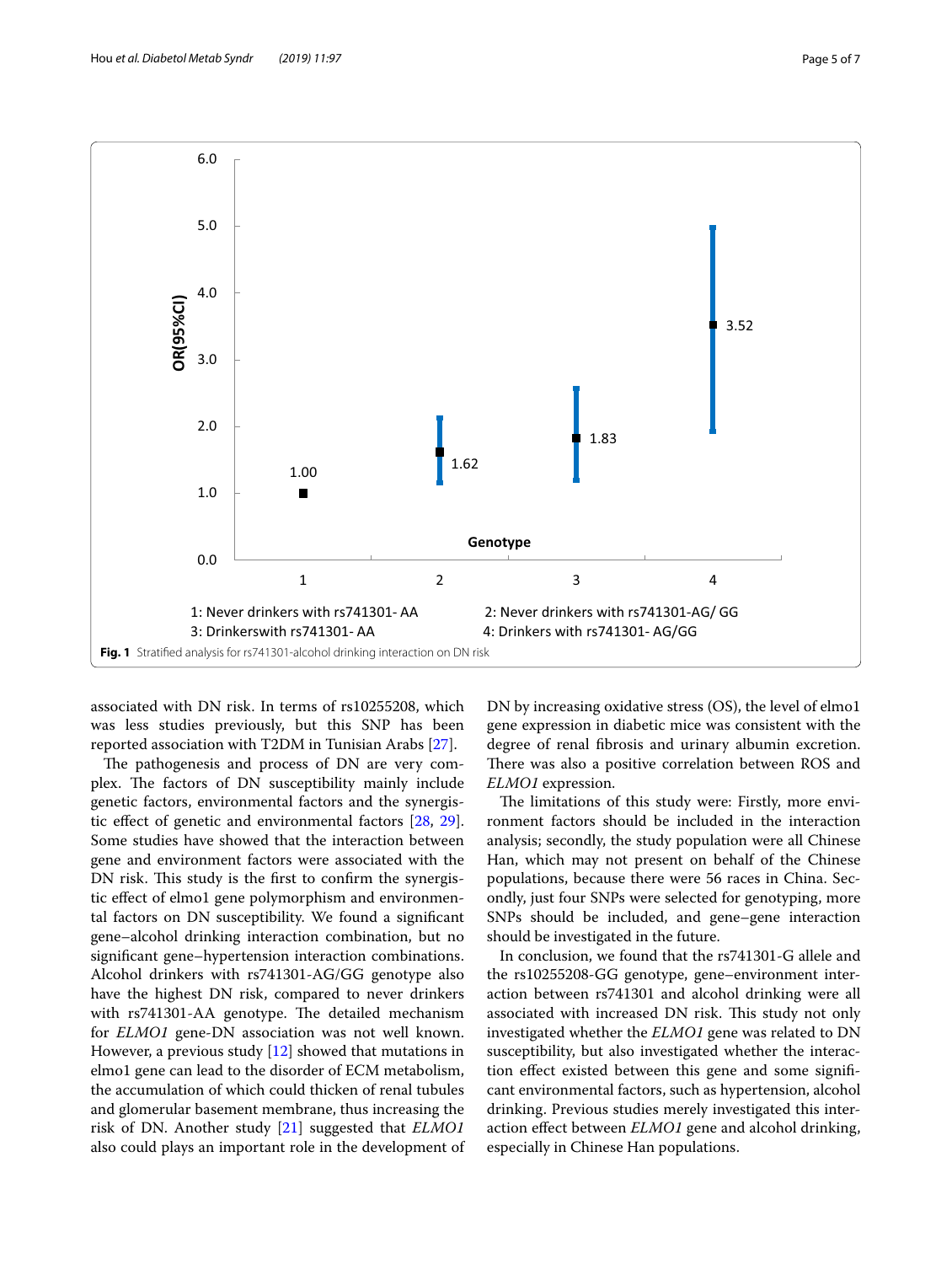## **Supplementary information**

**Supplementary information** accompanies this paper at [https://doi.](https://doi.org/10.1186/s13098-019-0492-0) [org/10.1186/s13098-019-0492-0.](https://doi.org/10.1186/s13098-019-0492-0)

<span id="page-5-15"></span>**Additional fle 1: Table S1.** Description and primer sequences designed for sequencing 4 SNPs within ELMO1 gene.

#### **Acknowledgements**

We appreciate the cooperation of the families and individuals who cooperated in this study.

#### **Authors' contributions**

YH: wrote the manuscript, conceived and designed the experiments. YG and STL: experiment operation. YY: data processing and statistical analysis. LY and YZ: experimental guidance and data verifcation. All authors read and approved the fnal manuscript.

#### **Funding**

None.

#### **Availability of data and materials**

Not applicable.

#### **Ethics approval and consent to participate**

We have obtained consent to publish from the participant to report individual patient data.

#### **Consent for publication**

We have obtained consent to publish from the participant.

#### **Competing interests**

The authors declare that they have no competing interests.

#### **Author details**

<sup>1</sup> Department of Urology, China-Japan Union Hospital of Jilin University, Changchun 130033, Jilin, People's Republic of China. 2 Department of Critical Care, China-Japan Union Hospital of Jilin University, Changchun 130033, Jilin, People's Republic of China.<sup>3</sup> Department of Endocrinology, China-Japan Union Hospital of Jilin University, Changchun 130033, Jilin, People's Republic of China.

#### Received: 16 July 2019 Accepted: 9 November 2019 Published online: 27 November 2019

#### **References**

- <span id="page-5-0"></span>Zelmanovitz TGF, Balthazar AS, Thomazelli FCS, Jorge D, Matos JD, Canani LH. Diabetic nephropathy. Diabetol Metab Syndr. 2009;1:1–17.
- <span id="page-5-1"></span>2. Gnudi L, Coward RJM, Long DA. Diabetic nephropathy: perspective on novel molecular mechanisms. Trends Endocrinol Metab. 2016;27(11):820–30.
- <span id="page-5-2"></span>3. Kos I, Prkacin I. Diabetic nephropathy as a cause of chronic kidney disease. Acta Med Croatica. 2014;68:375–81.
- <span id="page-5-3"></span>4. Jenum AK, Holme I, Graf-Iversen S, Birkeland KI. Ethnicity and sex are strong determinants of diabetes in an urban Western society: implications for prevention. Diabetologia. 2005;48:435–9.
- <span id="page-5-4"></span>5. Temelkova-Kurktschiev T, Stefanov T. Lifestyle and genetics in obesity and type 2 diabetes. Exp Clin Endocrinol Diabetes. 2012;120:1–6.
- <span id="page-5-5"></span>6. McKnight AJ, Dufy S, Maxwell AP. Genetics of diabetic nephropathy: a long road of discovery. Curr Diab Rep. 2015;15(7):1–11.
- <span id="page-5-6"></span>7. Mooyaart AL, Valk EJ, van Es LA, Bruijn JA, de Heer E, Freedman BI, Dekkers OM, Baelde HJ. Genetic associations in diabetic nephropathy: a metaanalysis. Diabetologia. 2011;54:544–53.
- <span id="page-5-7"></span>8. Shimazaki A, Kawamura Y, Kanazawa A, Sekine A, Saito S, Tsunoda T, Koya D, Babazono T, Tanaka Y, Matsuda M, Kawai K, Iiizumi T, Imanishi M, Shinosaki T, Yanagimoto T, Ikeda M, Omachi S, Kashiwagi A, Kaku K, Iwamoto Y, Kawamori R, Kikkawa R, Nakajima M, Nakamura Y, Maeda S. Genetic variations in the gene encoding ELMO1 are associated with susceptibility to diabetic nephropathy. Diabetes. 2005;54(4):1171–8.
- <span id="page-5-8"></span>9. Pezzolesi MG, Katavetin P, Kure M, Poznik GD, Skupien J, Mychaleckyj JC, Rich SS, Warram JH, Krolewski AS. Confrmation of genetic associations at ELMO1 in the GoKinD collection supports its role as a susceptibility gene in diabetic nephropathy. Diabetes. 2009;58(11):2698–702.
- <span id="page-5-23"></span>10. Hanson RL, Millis MP, Young NJ, Kobes S, Nelson RG, Knowler WC, DiStefano JK. ELMO1 variants and susceptibility to diabetic nephropathy in American Indians. Mol Genet Metab. 2010;101(4):383–90.
- <span id="page-5-9"></span>11. Wu HY, Wang Y, Chen M, Zhang X, Wang D, Pan Y, Li L, Liu D, Dai XM. Association of ELMO1 gene polymorphisms with diabetic nephropathy in Chinese population. J Endocrinol Investig. 2013;36(5):298–302.
- <span id="page-5-10"></span>12. Shimazaki A, Tanaka Y, Shinosaki T, Ikeda M, Watada H, Hirose T, Kawamori R, Maeda S. ELMO1 increases expression of extracellular matrix proteins and inhibits cell adhesion to ECMs. Kidney Int. 2006;70:1769–76.
- <span id="page-5-11"></span>13. Pettitt DJ, Saad MF, Bennett PH, Nelson RG, Knowler WC. Familial predisposition to renal disease in two generations of Pima Indians with type 2 (non-insulin-dependent) diabetes mellitus. Diabetologia. 1990;33(7):438–43.
- <span id="page-5-12"></span>14. Quinn M, Angelico MC, Warram JH, Krolewski AS. Familial factors determine the development of diabetic nephropathy in patients with IDDM. Diabetologia. 1996;39(8):940–5.
- <span id="page-5-13"></span>15. American Diabetes Association. Diagnosis and classifcation of diabetes mellitus. Diabetes Care. 2012;35(Suppl. 1):S64–71.
- <span id="page-5-14"></span>16. World Health Organization. Part 1: diagnosis and classifcation of diabetes mellitus: report of a WHO consultation. In: Alwan A, King H, editors. Definition, diagnosis and classification of diabetes mellitus and its complications. Geneva: Word Health Department of Noncommunicable Disease Surveillance; 1999.
- <span id="page-5-16"></span>17. Betz B, Conway BR. Recent advances in animal models of diabetic nephropathy. Nephron Exp Nephrol. 2014;126(4):191–5.
- <span id="page-5-17"></span>18. Sidaway P. Diabetes: epigenetic changes lead to impaired wound healing in patients with T2DM. Nat Rev Endocrinol. 2015;11(2):65.
- <span id="page-5-18"></span>19. Keating ST, El-Osta A. Epigenetic changes in diabetes. Clin Genet. 2013;84(1):1–10.
- <span id="page-5-19"></span>20. van Ham TJ, Kokel D, Peterson RT. Apoptotic cells are cleared by directional migration and elmo1-dependent macrophage engulfment. Curr Biol. 2012;22(9):830–6.
- <span id="page-5-20"></span>21. Hathaway CK, Chang AS, Grant R, Kim HS, Madden VJ, Bagnell CR Jr, Jennette JC, Smithies O, Kakoki M. High Elmo1 expression aggravates and low Elmo1expression prevents diabetic nephropathy. Proc Natl Acad Sci USA. 2016;113(8):2218–22.
- <span id="page-5-21"></span>22. Mehrabzadeh M, Pasalar P, Karimi M, Abdollahi M, Daneshpour M, Asadolahpour E, Razi F. Association between ELMO1 gene polymorphisms and diabetic nephropathy in an Iranian population. J Diabetes Metab Disord. 2016;15:43.
- <span id="page-5-22"></span>23. Bodhini D, Chidambaram M, Liju S, Revathi B, Laasya D, Sathish N, Kanthimathi S, Ghosh S, Anjana RM, Mohan V, Radha V. Association of rs11643718 SLC12A3 and rs741301 ELMO1 variants with dia‑ betic nephropathy in south Indian population. Ann Hum Genet. 2016;80(6):336–41.
- <span id="page-5-24"></span>24. Leak T, Perlegas P, Smith S, Keene KL, Hicks P, Langefeld C, et al. Variants in intron 13 of the ELMO1 gene are associated with diabetic nephropathy in African Americans. Ann Hum Genet. 2009;73(2):152–9.
- <span id="page-5-25"></span>25. Chang Y-C, Chang EY-C, Chuang L-M. Recent progress in the genetics of diabetic microvascular complications. World J Diabetes. 2015;6(5):715.
- <span id="page-5-26"></span>26. Yahya MJ, Ismail PB, Nordin NB, Akim ABM, Yusuf WSBM, Adam NLB, Yusoff MJ. Association of CCL2, CCR5, ELMO1, and IL8 polymorphism with diabetic nephropathy in Malaysian type 2 diabetic patients. Int J Chronic Dis. 2019;2019:2053015.
- <span id="page-5-27"></span>27. Turki A, Mzoughi S, Mtitaoui N, Khairallah M, Marmouch H, Hammami S, Mahjoub T, Almawi WY. Gender diferences in the association of ELMO1 genetic variants with type 2 diabetes in Tunisian Arabs. J Endocrinol Investig. 2018;41(3):285–91.